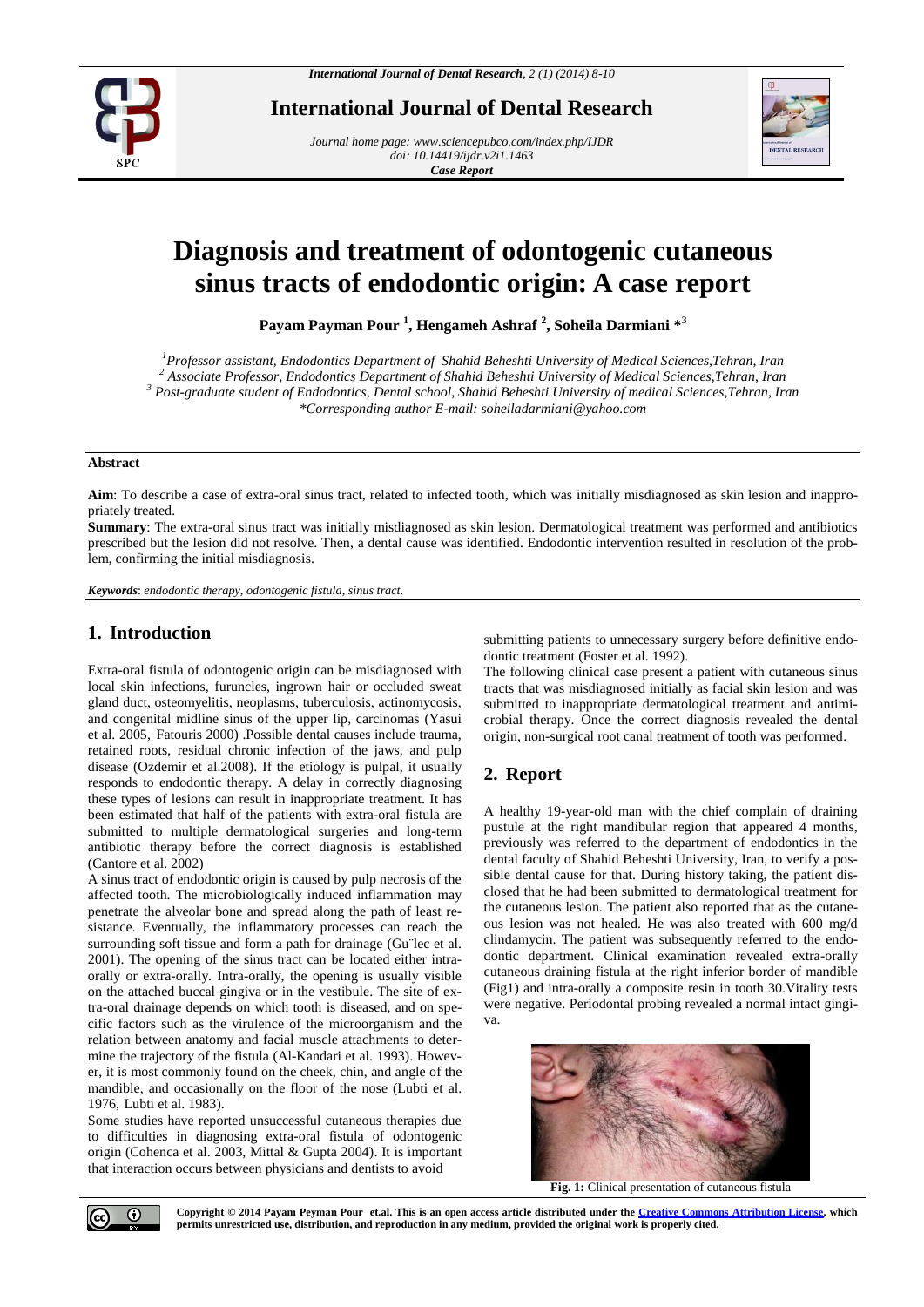Radiographic examination revealed a large furcal radiolucency, which probably caused the facial sinus tract (Fig2).Diagnosis was chronic apical abscess or suppurative periodontitis with fistula.



**Fig. 2:** Preoperative periapical and occlusal radiograph of suspected tooth

A non-surgical endodontic therapy was planned and performed in two sessions. After block anesthesia with: 1.8 ml of Lidocaine 2% containing epinephrine 1:80 000 (Persocaine, DarouPakhsh, Iran) and rubber dam placement, root canal treatment was initiated with pulp chamber access and biomechanical preparation of the root canals. There was drainage from the tooth. Working length was determined by an electronic apex locator (Rayapex, VDW, and Germany) (Fig3).Canal preparation was conducted using crown down technique. Irrigation during instrumentation was carried out with 2.5% sodium hypochlorite(Golrang , Iran) and final irrigation with EDTA(Calasept,NordiskaDental,Sweden), which remained for 2 min in the canal. After sufficient drainage, calcium hydroxide paste was used as the intra-canal medicament. After 2 weeks, drainage had ceased (Fig4) and the canal filling was performed by the lateral condensation technique using gutta-percha (AriaDent, Iran) and AH26 sealer (DentsplyDeTrey, Germany) (Fig5).



**Fig. 3:** Periapical radiography of working length determination



**Fig. 4:** Clinical presentation after 2 weeks Ca (OH) 2therapy



**Fig. 5:** Periapical radiograph of obturated tooth

At the 1 year recall, healing of the extra-oral fistula with scar had occurred and radiographic examination showed the repair of periapical tissue (Fig6).



**Fig. 6:** Clinical and radiograghic presentation after 1 year recall

## **3. Discussion**

The case of cutaneous lesions described in this study had been previously misdiagnosed and treated with antibiotic therapy. Although many non odontogenic disorders may also produce an extra-oral fistula (Cohenca et al. 2003), the opinion of a dentist in cases of a cutaneous sinus tract is of great importance in providing appropriate differential diagnosis and clinical care.

Chronic extra-oral cutaneous sinus tracts represent a diagnostic challenge to the clinician, as they may be of either odontogenic or non-odontogenic origin. In the case presented here, differential diagnosis included: (a) radicular cyst; (b) chronic periapical abscess associated with the root of the mandibular right first molar; (c) traumatic bone cyst; (d)buccal bifurcation cyst .According to clinical and radiographic examinations and medical history, Diagnosis was chronic apical abscess or suppurative periodontitis with fistula.

The suppurating sinus tracts of endodontic origin are most commonly found in the intraoral region. When they are located extraorally, 80% are caused by mandibular teeth with purulent drainage on the chin or sub-mental area (Foster et al. 1992). In this study, due to the relationship between muscular facial insertions, the sinus tract was localized, on the patients' inferior border of mandible next to the apex with chronic apical abscess. However, such cutaneous lesions are not always next to the origin of the infection and few a patients report toothache or other symptoms, making the correct diagnosis difficult. Sheehan et al. (2005) observed an extra-oral fistula in the nasofacial sulcus, which was first diagnosed as a facial furunculous (Sheehan et al. 2005). As the lesion did not respond to treatment with antibiotics for years, careful intraoral examination and panoramic radiograph were recommended in order to make the diagnosis and confirm the dental origin of the cutaneous sinus tract. Thus, the clinician should direct special attention to oral clinical conditions such as caries, deficient restorations and also periodontal conditions (Cantore et al. 2002). As a tooth with a necrotic pulp can have a normal appearance or present only slight alterations in its color, radiographic analysis can be used to show bone loss in the apex of the infected tooth, contributing to the diagnosis (Soares et al. 2007). In the clinical case described here, the radiographs clearly revealed furcal radiolucency associated with a suspected tooth that did not respond to pulp sensibility tests. The closure of the extra-oral sinus tract after nonsurgical root canal treatment confirmed the initial misdiagnosis and the dental origin of the skin lesions. With sinus tracts of dental origin, spontaneous closure of the fistula should be expected within 5 to 14 days after root canal treatment or tooth extraction (Al-Kandari et al.1993). In fact, the sinus tracts in this case healed following the initial treatment session.

Calcium hydroxide is an intra-canal medicament that is commonly used because of its ability to predictably disinfect the root canal system. Its biological properties are achieved by the dissociation in Ca 2+ and OH-ions (Fava & Saunders 1999). The antimicrobial effects of calcium hydroxide relate directly to its high pH 12.5, it has a destructive effect on cell membranes and protein structures (Pacios et al. 2003). Because it plays a major role as interappointments dressing in the disinfection of the root canal system,